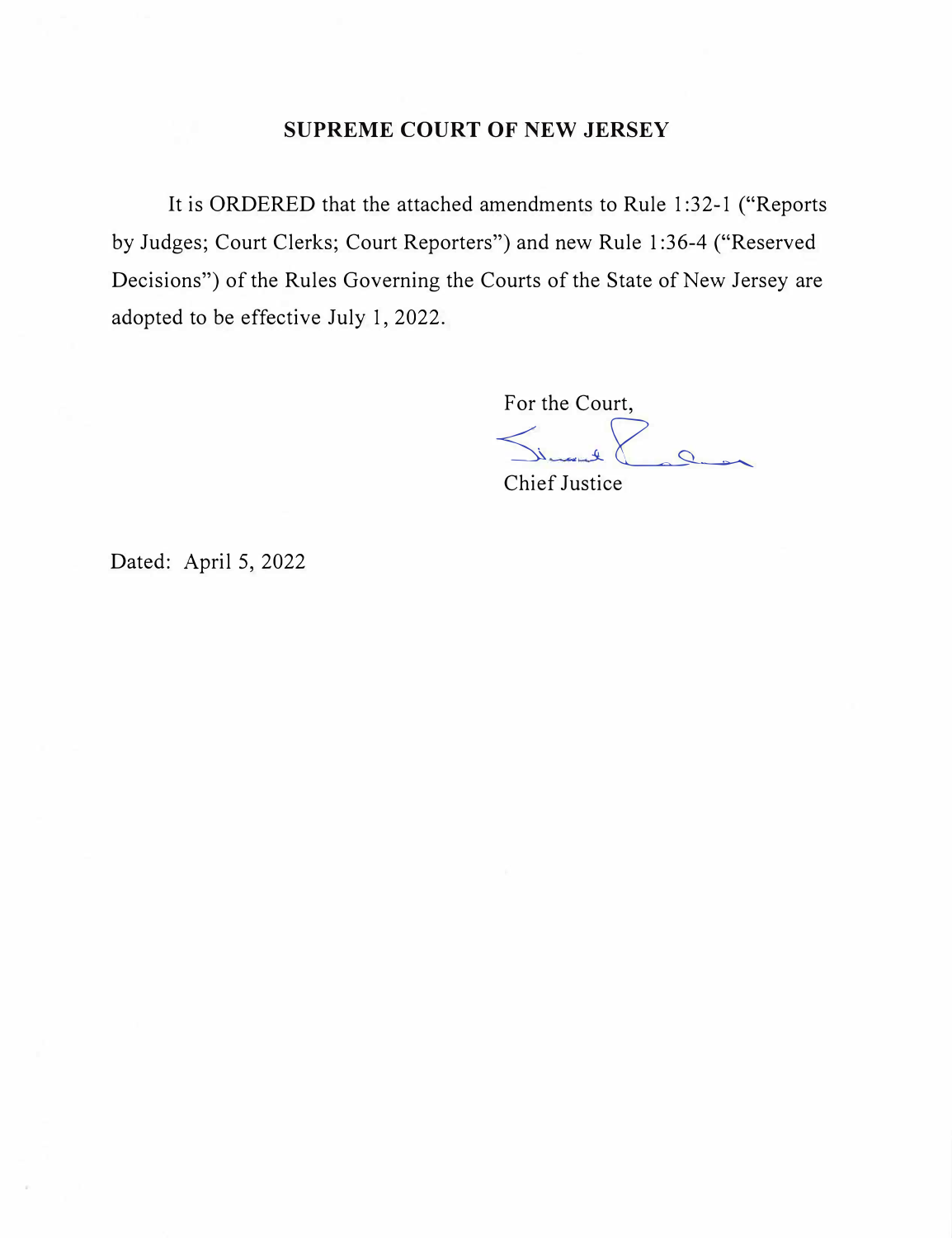## Rule 1:32-1. Reports by Judges; Court Clerks; Court Reporters (a) Trial Judges Generally.

(1) On or before Monday of each week, **[**every**]** each Superior Court and Tax Court trial judge **[**, except municipal court judges,**]** shall submit to the Administrative Director of the Courts, on prescribed and supplied forms, a report containing such information as the Administrative Director of the Courts, with the approval of the Chief Justice, prescribes. Each Superior Court trial judge shall forward a copy of such weekly report to **[**the**]** that judge's Assignment **[**Judges**]** Judge **[**of each county in which the judge was sitting during the week covered by such report**]**. Each Tax Court trial judge shall forward a copy of such weekly report to the Presiding Judge of the Tax Court.

(2) In addition to **[**those**]** the weekly reports required in subparagraph (i), **[**Where a weekly report notes**]** on or before the first Monday of each month, each Superior Court trial judge shall submit to that judge's Assignment Judge, and each Tax Court trial judge shall submit to the Presiding Judge of the Tax Court, a report of all **[**a**]** reserved **[**decision**]** decisions that are still undecided as defined by R. 1:36-4.

(b) Judges of Municipal Courts. Every judge of a municipal court shall, on or before the 10th day of each month, submit to the Administrative Director of the Courts, on prescribed and supplied forms, a report for the preceding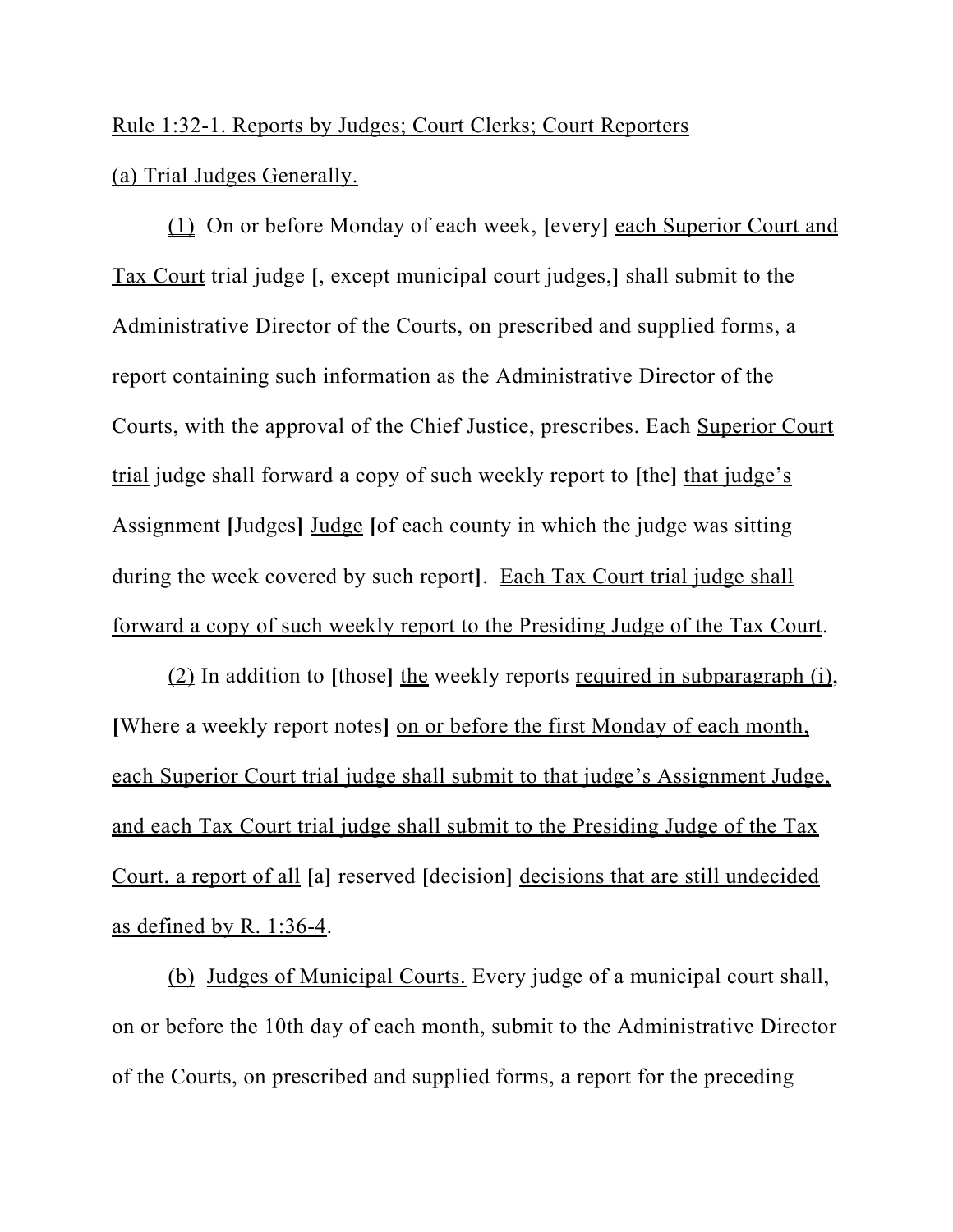month and at other times shall submit such other reports all as the

Administrative Director of the Courts, with the approval of the Chief Justice, requests.

(c) Clerks and Reporters. The clerks of all courts and all official court reporters and reporter supervisors shall submit to the Administrative Director of the Courts such reports at such times as are requested.

Note: Source -- R. 1:30-5, 8:13-10(b). Paragraph (a) amended June 20, 1979 to be effective July 1, 1979; paragraphs (a), (b) and (c) amended July 13, 1994 to be effective September 1, 1994; paragraph (a) divided into subparagraphs (a)(1) and (a)(2) and amended April 5, 2022 to be effective July 1, 2022.